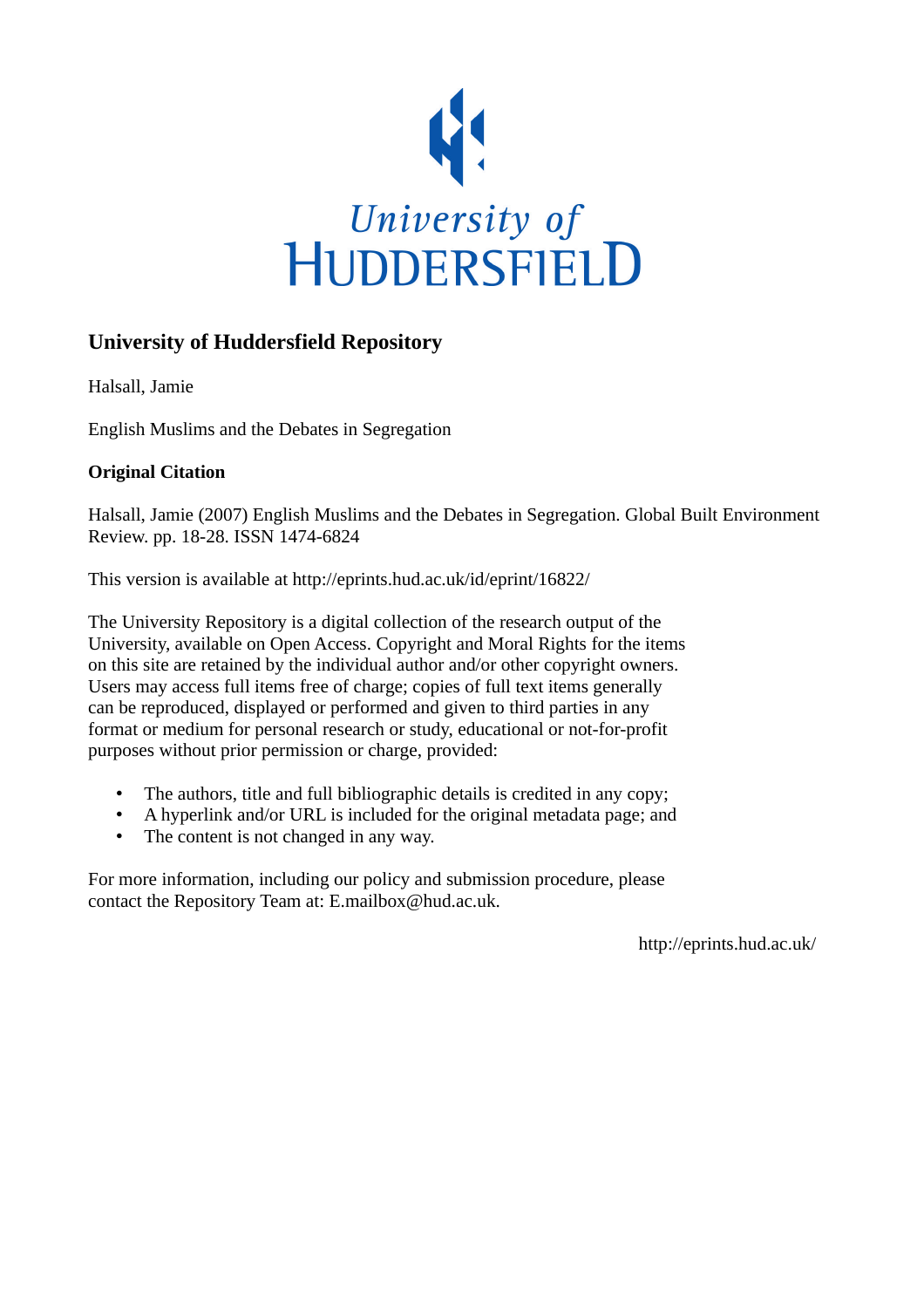# **English Muslims and the Debates in Segregation**

### *Jamie Halsall*

In the context of segregation, the issues around English Muslims have attracted critical attention from social scientists and policy makers. Past socio-econonmic indicators demonstrate that English Muslims, particularly those of Bangladeshi and Pakistani orgin, are the most deprived ethnic minority groups. During the spring and summer of 2001 civil unrest erupted in Oldham, Bradford and Burnley. Hundreds of people were hurt and millions of pounds worth of damage was caused to the local communities. At the time it was a blatant signifier of racism and cultural intolerance in Britain. After the disturbances independent panels were set up to investigate what was the main cause of the problems in particular areas of Oldham, Bradford and Burnley. In each inquiry the findings revealed that communities were living 'Parallel Lives', which was seen to be a failure within communities and of social policy, citing 'Social Segregation' as a contributory factor. More recently in September 2005 Trevor Phillips, chairman of the Commission for Racial Equality (CRE) gave a stark warning that Britain is 'sleepwalking' into racial segregation, with white, Muslims and black 'ghettos' dividing cities. Currently there is major debate on the issues surrounding ethnic segregation in the British context. There are two current schools of thought, firstly that ethnic minorities are experiencing segregation and secondly, the opposing view, that there is little evidence to suggest that segregation is occurring.

The aim of this paper is to explore the debates around segregation within the context of English Muslims.<sup>[1](#page-11-0)</sup> The paper starts with a historical overview of ethnic minorities, focusing on English Muslims living in England. This leads on to a debate on the factors which influence and result in segregation. The paper then goes on to discuss the socio-economic indicators focusing on education and employment.

#### **English Muslims in a Historical Context**

Research on ethnic minorities in Britain is a fairly recent phenonmenon. The concept has interested social scientists since the early 1950s. Peach (2005), for example, noted that research into ethnic minorities has mutated from a concern with 'colour' in the 1950s, to 'race' in the 1960s, and to 'ethnicity' in the 1980s and 1990s. Contemporary concerns focus on 'relgion' and 'identity'. This shift of focus has been influenced by globalisation within an econonmic, political, social and cultural context. Held et al (1999, p1) have argued that globalisation 'is rapidly being moulded into a shared social space by economic and technological forces and that developments in one region of the world can have profound consequences for the life chances of individuals or communties on the other side of the globe'. Thus confirming that globalisation in a global context dominates the way people live and see themselves in society.

Over a period of time there have been many different phrases used to describe many ethnic minority groups, for example, 'Asian', 'British Asian' and 'English Muslim'. These descriptions of ethnic minority groups signify how others perceive them. However, individuals within these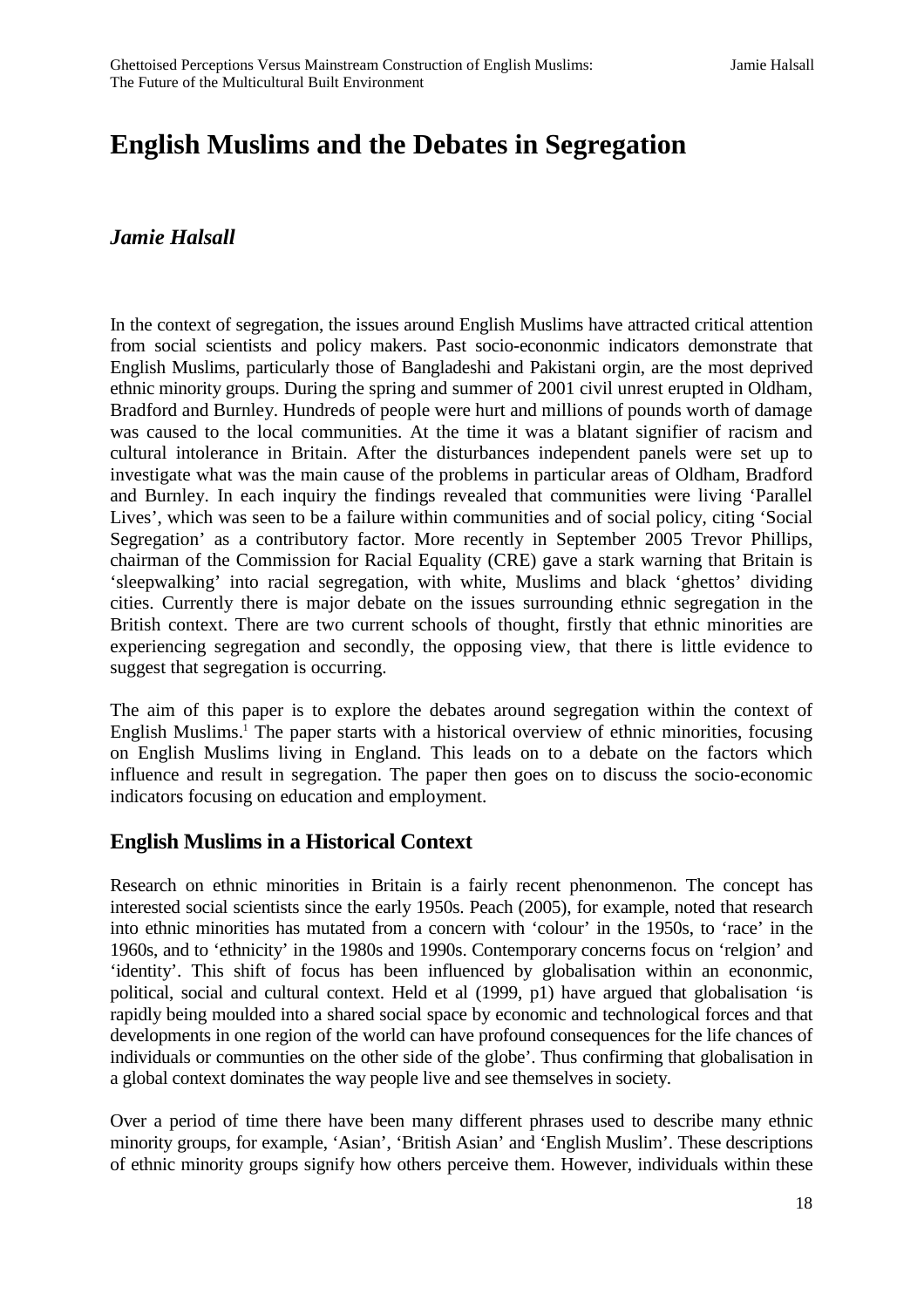ethnic minority groups may not identify themselves in this way. The main crux of identity is seen through the inividual and as Woodward (2004, p8) points out identity involves: 'a link between the personal and the social', 'some active engagement by those who take up identities', 'being the same as some people and different from others, as indicated by and representations' and 'a tension between how much control I have in constructing my identities and how much control or constraint is exercised over me'. But overall the leading factor to developing an identity is governed by the way a person grows up and how that person is brought up. Hence, the main element to develop identities is within the historical context.

There have been two main periods of net inflow of migrants into Britain since 1931. The first was in the years 1931 to 1940 when immigration was very low, many emigrants returned and there was considerable net immigration from Ireland and Europe. The second net inflow started in the 1950s, as a result of a large increase in net immigration from Commonwealth countries. Hindells (2000) has noted that there was a sharp increase after the Second World War as there was a serious shortage of young male workers due to the huge losses of active servicemen. In addition the consequences of the historical events of 1947, when the British Empire in India devolved into India and Pakistan, and 1971 when West Pakistan and East Pakistan separated to form Pakistan and Bangladesh were major contributions to emigrant flow to Britain. The partition of India at the end at the British Raj caused the movement of some 17.5 million people across the new borders and thus a rise in migration (Peach, 2006). The British Government therefore actively invited labourers from overseas. According to Sarre et al (1989) the first group to arrive were West Indians, especially from Jamaica. Bangladeshis, Indians and Pakistanis soon followed them in the 1950s and 1960s. The movement of migrants peaked in the late 1960s and early 1970s.

Anwar (1979) writes that in this time period there was a tradition of migration established, in sociological terms this is known as a 'social force'. This social force of migrants can be explained in terms of colonial links, political freedom and economic factors. In migration terms it is known as 'push' and 'pull' factors. For example, in the case of Pakistan, there was a lack of work and opportunity in their own country, which therefore brought about the 'push' towards the migration to Britain. The availability of jobs in Britain 'pulled' the migrants to come and work here. Anwar has suggested the main factor of Pakistan emigration to Britain was due to employment. As Anwar writes:

"When job vacancies went up, immigration also went up, and when vacancies went down, immigration went down" (Anwar, 1979, p25).

Anwar's research found that the main reason for migration was economic incentive. Over three-quarters said they came to the Britain 'to get work or to earn money' or 'to have a better future for the children and the family'. Other respondents talked about losing everything due to the partition of Pakistan and Bangladesh thus persuading them to try their luck in Britain where some relatives were already living.

The migrants settled in large numbers in Greater London, where many went into the service industries such as transport. In the West Midlands migrants entered the metal manufacturing industries and in the North West they were employed into textile occupations. In 1973 the British Government estimated that commonwealth immigrants numbered approximately 1.4 million, this was equal to two and half percent of the total population of Britain (HMSO, 1973). The immigrants were recorded by the 1970-74 Government as making an important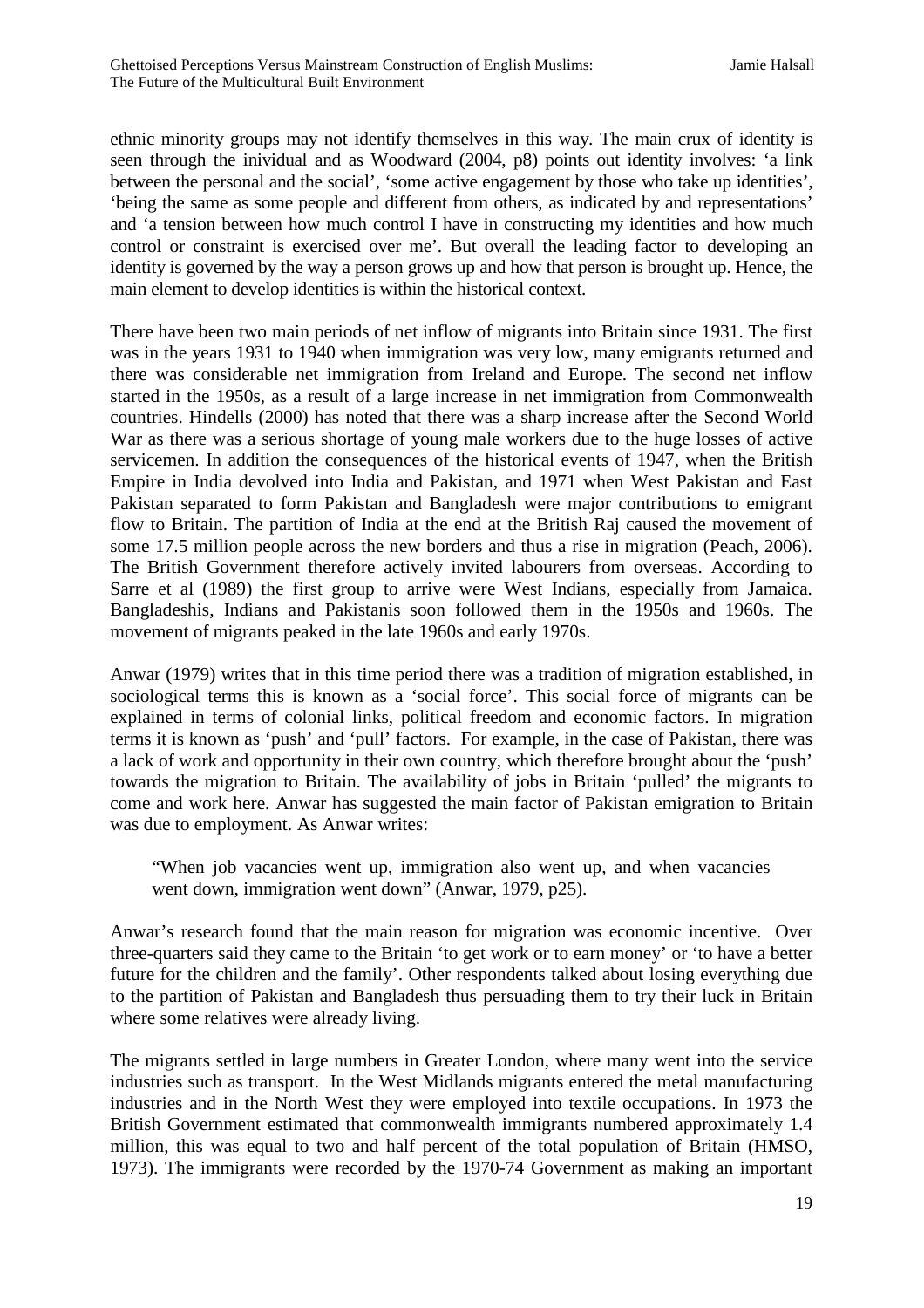contribution to the economy and public services by relieving shortages of labour. The concentration of immigrants in geographical areas, where opportunities for employment were greatest, resulted in 60% settling in London and the West Midlands (HMSO, 1973). With the contribution being valued by the British Government migrants became settled and whilst their children were growing up the 'men and their partners took additional commitments and leaving Britain became less of a concern' (Patel and Platel, 2001, p193).

The South Asians who came to Britain came from particular areas, namely the Punjab, Gujurat and Bengal. Certainly most of the South Asian people came from specific villages within these regions. As a result these villages lost many of their young active males and wives, parents and children were left behind. Hinnells (2000) has noted that those people who came from South Asia expected to stay in Britain for a limited time only, their main aim was to save as much money as they could and send this home to increase family honour. Furthermore, in order to save as much money as possible they were willing to undertake as much overtime as possible, working the unsociable hours of the night shift in the factories. As Anwar points out:

"The immigrants left Pakistan in order to return home with money to buy land and build better houses and to raise their social status. One respondent explained, 'I came here to work for a few years to earn money, to buy some land in Pakistan and then go back and settle there" (Anwar, 1979, p21).

The newly immigrant ethnic minorities had to experience white racism. By the late 1950s and early 1960s the white population in Britain became increasingly fearful that ethnic minorities were taking their jobs away from them. Many white people felt that their country would be 'swamped' and the 'purity of island race' was under threat. Race riots and politicians (i.e. Enoch Powell) became 'tough on immigration' thus provoking Government action. From 1962 a sequence of legal measures were introduced which increasingly restricted immigrants to enter Britain. Furthermore, there was additional increased pressure on housing and the social services.

The history of the Bangladeshi and Pakistani communities is intimately attached to the histories of the Lancashire and Yorkshire towns on both sides of the Pennines' mill towns. For example Dahya (1974) has calculated that a third of the Pakistani work force in Bradford was employed in the wool textile industry. Both sets of minorities provided cheap labour that allowed the mills to face growing international competition in the textile industry. The jobs taken were almost invariably unskilled. Many of the houses which Bangladeshi and Pakistani immigrants bought or lived in lacked basic amenities such as hot water and bathrooms. The houses, which they occupied, were/are purpose built terraced housing built closely together. Hinnells (2000) has noted that in the 1970s and early 1980s the South Asian population suffered proportionally badly from the recession. With the increasing introduction of technology in textile mills labour disappeared. The cheap labour force in Bangladesh now did the work previously completed by Bangladeshi workers in the north of England.

In 1986 the House of Commons Home Affairs Select Committee, which investigated Bangladeshi communities in Britain, argued that the root cause of the Bangladeshi minorities could be seen as threefold. Firstly, as most of the Bangladeshi immigrants arrived from a rural peasant society to a British urban society, they found it difficult to adapt. Secondly, their reluctance to accept the English language influenced virtually every aspect of their daily life in a negative way. Fifty percent of Bangladeshi women spoke English 'slightly' or 'not at all'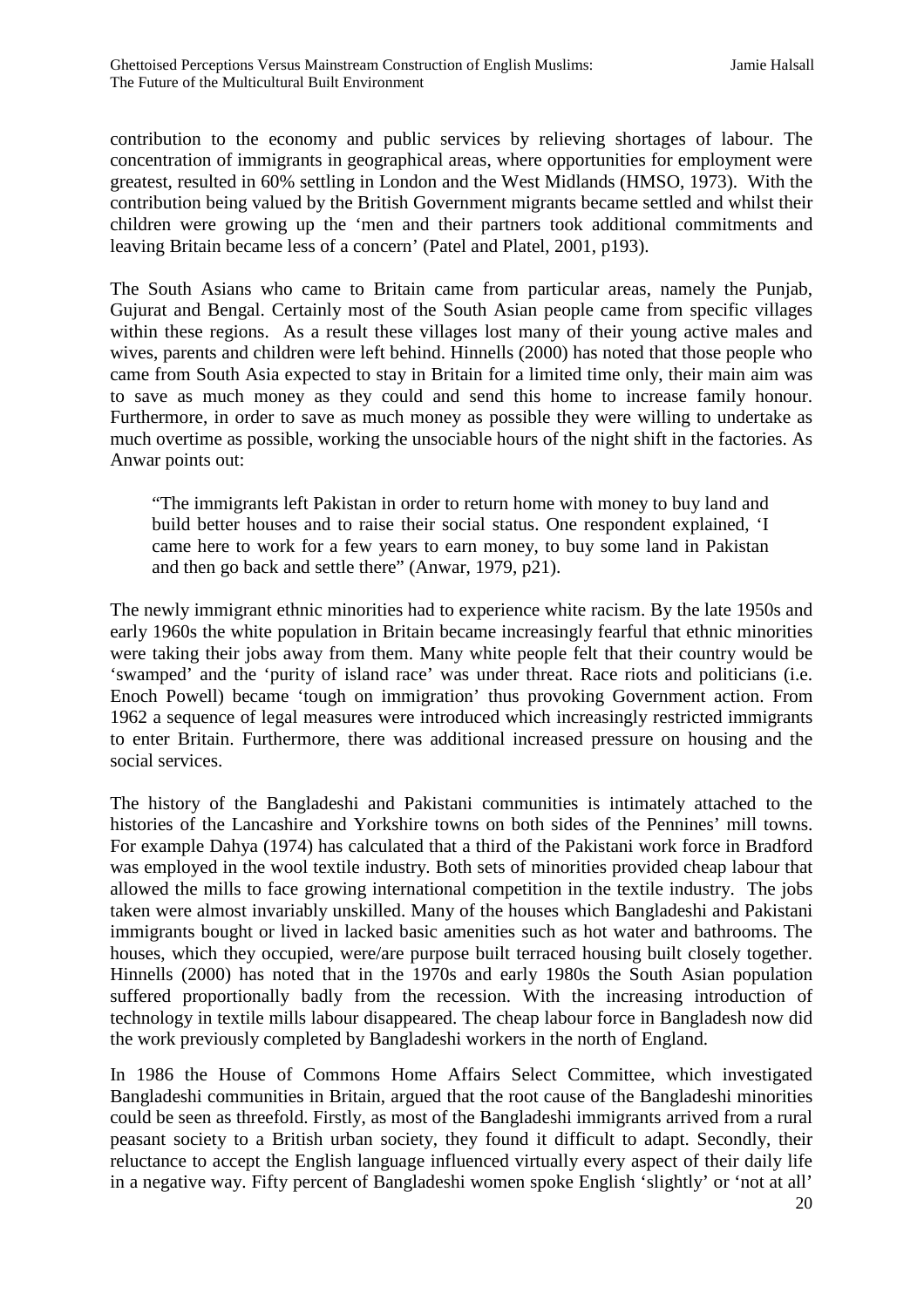and amongst men the language barrier percentage was considerably higher than any other ethnic group (Home Affairs Select Committee, 1986, p 12). Thirdly, most Bangladeshis in Britain have experienced discrimination in relation to housing and employment. However, the problems highlighted above still exist today for the Bangladeshi and Pakistani communities. As Amin (2002) points out in the last 25 years, large sections of the population of Bangladeshi and Pakistani communities have experienced economic hardship and social deprivation. Statistics have shown that the Bangladeshi and Pakistani communities across the Pennines are the most impoverished.

## **Factors of Segregation**

The study of segregation is both controversial and complex. The topic has inspired extremes of views and action, obtaining support as well as 'condemnation' and inciting passions which vary from 'active encouragement' to resigned acceptance or violent resistance' (Smith, 1989). Smith has argued that segregation is 'soaked' in 'symbolism', basking in images that are connected to a 'benevolent' colonial segregationism with the terrors of 'apartheid' and the demise of the British city. This implies that segregation is not a neutral term. Duncan and Duncan (1955) have argued that segregation is a somewhat fuzzy concept. Segregation is often seen to mark the failure of assimilation and a process that spatially victimizes certain groups. The term 'segregation' is always viewed in a 'bad name' and when it is directed to people, it is always 'pejorative' (Peach, 1996). The concept of segregation refers to two key processes, which are social differentiation and spatial patterns. The main manifestation of segregation can be found in the social, economic and political processes. For example Smith (1993) has argued that the origin of segregation can be traced to the economics of labour migration and the politics of social policy (i.e. housing). There are five aspects of segregation: (1) 'the measurement of segregation; (2) the function of segregation, (3) stability and change; (4) inner-city comparison and (5) the policy implications in the wider context' (Boal, 2001, p2).

Smith (1989) has noted that segregation in the broadest sense relates to the fabric of all social life. Primarily segregation is the spatial separation of various social groups across different places. At present segregation is understood to be a mark of failure of 'assimilation' and a process that spatially victimises certain minority groups. Kaplan and Woodhouse (2004) have noted that eliminating segregation is a normative target in many societies that experience segregation and are striving to end the division of their urban areas. Research over the past has focused on uncovering how segregation develops and how it may be mitigated.

Segregation involves a group in a context. There are currently two diverse areas of focus on research into segregation. Some studies examining segregation found that it existed in particular geographic areas (see Connerly, 2005; Robson 1986; Phillips, 1981; Boal, 1975), whilst other studies examined the implications of 'ghettoisation' in neighbourhood areas (see Wilson 1993; Hirsch 1985; Philpott, 1978). But inevitably:

"Most research focuses on one group/context dyad but some studies are more comparative. Groups vary considerably, not only in their cultural make up but also in the financial, human, and other resources they possess. Context generally refers to a place and accordingly accounts for a wide variety of factors relating to history, culture, economic opportunity, and political state" (Kaplan and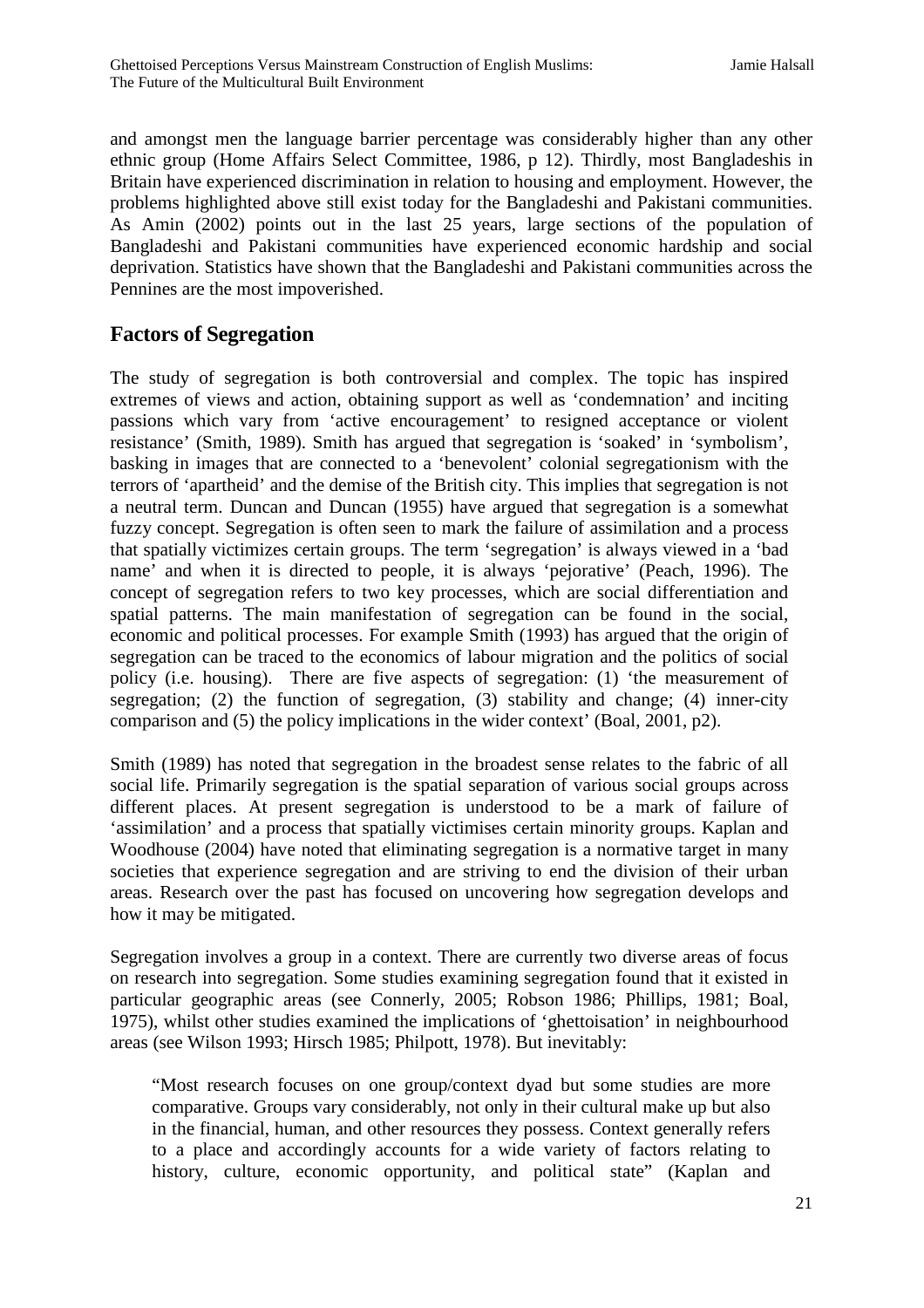Woodhouse, 2004, p579).

Interestingly, Peach (1981, pp20-21) has four different hypotheses on segregation**.** He suggests that: (1) 'the ethnic minority population is segregated because it is confined to one area and absent from the rest; (2) the ethnic population is unsegregated because white people are living in all areas where ethnic minorities are found, while the white population is highly segregated because the majority live in exclusive white areas; (3) the centre of the city is segregated because ethnic minorities live there and (4) the centre of the city is unsegregated because the population is mixed'.

The origin of segregation can be traced back to Booth's Study of London in 1880s (Savage et al, 2003). Traditionally the theory of segregation developed from the Chicago School of Urban Sociology. In the 1920s they had a number of scholars who published widely on the subject such as Ernest Burgess, Louis Wirth, Homer Hoyt and Robert Park. These scholars were interested in systematising a general model of segregation in the modern city. For example, the Burgess Model acknowledged a number of typical zones that tended to radiate from the centre of the city. These zones included the central business district in the middle, surrounded by a zone of transition, which light industry and commerce occupied and sadly where the most marginalized people were forced to live. According to Savage et al (2003) this area, the zone of transition, contained 'ghettos' and what Burgess described as a 'black band'. This is where mainly newly arrived immigrants lived. Ward (1971) has noted that property within this area becomes neglected, thus causing a departure of the most prosperous members of the resident population. With this rapid neglect of the physical quality of the dwellings social disorganisation takes place, as Burgess points out:

"...with their submerged region of poverty, degradation and disease, and their underworlds of crime...The slums are also crowded to over-flowing with immigrant colonies - the ghetto, Little Scilly, and American adaptations. Wedging out from here is the black belt, with its free and disorderly life. The area of deterioration, while essentially one of decay, of stationary or declining population, is also one of regeneration, as witness the mission, the settlement, the artist colony, radical centres - all obsessed with the vision of a new and better world" (Burgess, 2002, p247).

Smith (1989) offers a useful description about segregation within the context of the social science discipline. The first is the empirical tradition of 'social geography' or as it is known to social scientists 'spatial sociology'. This idea has been borrowed from the Chicago School of Urban Sociology. Fundamentally, it is believed that the relationship between social and physical distance in segregation provides a measurement of the frequency or quality of social mixing. According to Smith the practical aim is to:

"…explore the possibility that 'ones' behaviour and attitudes towards members of a disliked social category will become more positive after direct interpersonal interaction with them" (Smith, 1989, p14).

This idea has focused researchers on the issues concerning the intensity and the patterning of segregation. Smith has noted the bulk of the literature has provided empirical answers to essentially empirical debates around configuration of residential differentiation.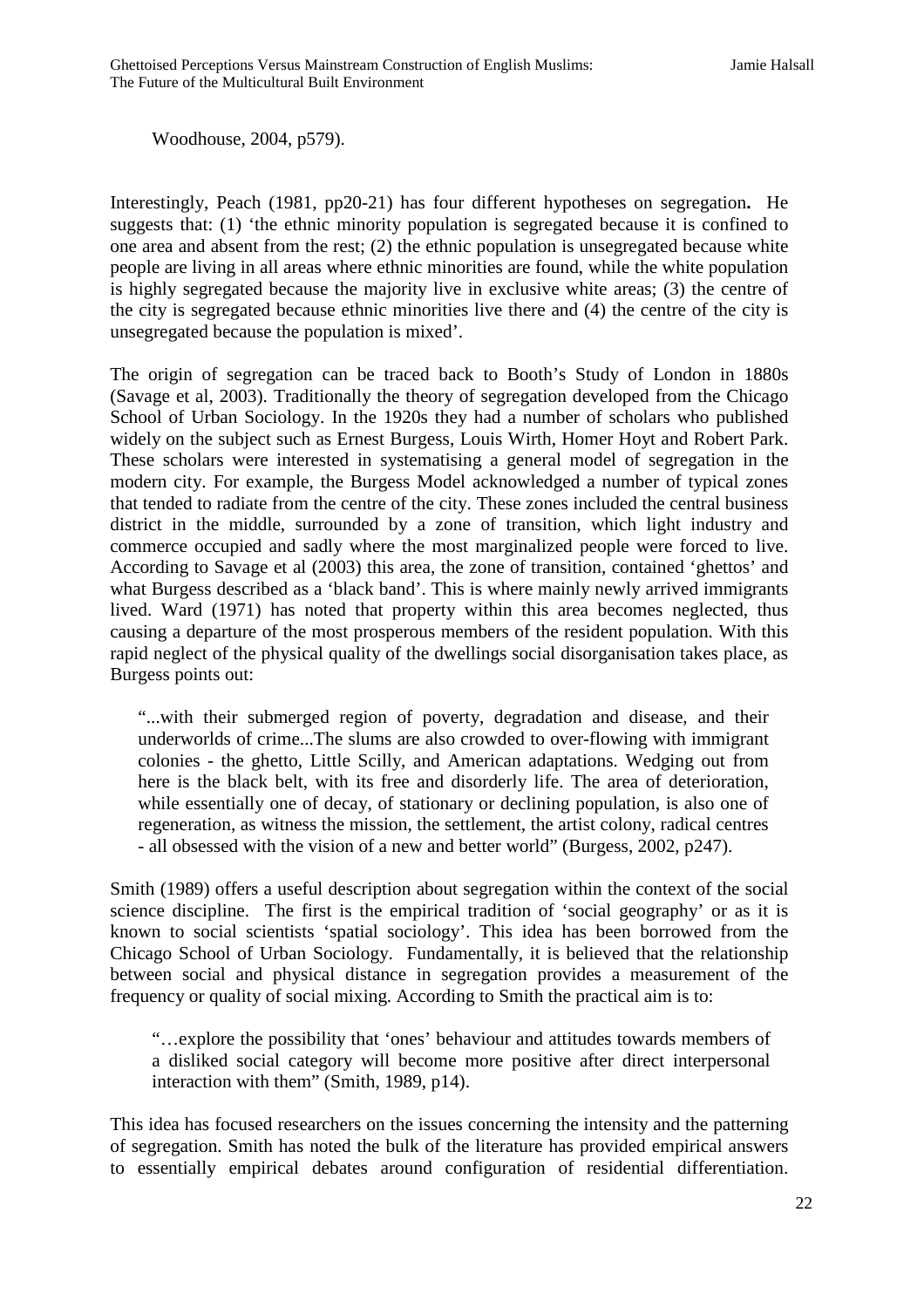Moreover, she goes on to argue that this type of literature is 'bound up' with the duty of 'developing', 'contesting' and 'refining' a range of measuring tools. This approach is invaluable when examining the empirical facts about segregation within the context of policy making. However, one of the problems with this method is that segregation is totally entangled or as Smith argues is 'an end in itself'. Smith has stressed that there is an unwillingness to consider that segregation has meaning, in the economic, social and political sense. Thus as a consequence attention has shifted to the absolute magnitude or the degree of segregation than the social significance within specific (national) political economies.

The second approach implies that segregation is 'conceptualised' within the context of social, economic and political life. This perspective links class relationships and social differentiations, which in turn recognise that segregation, is a 'neglected facet' of the reproduction of social relations (Harvey 1985 in Smith 1989). Both these approaches have shed light on segregation. Smith (1989) has pointed out that the historical time frame is fundamental when researching segregation. The historical perspective demonstrates that segregation is not a 'dying' concept but a modern concept in political and public life. In other words segregation:

"…is resilient because it captures much more than mere physical separation and it expresses much more than the differential distribution of material rewards. It encapsulates, rather, 'an interlocking system of economic institutions, social practices and customs, political power, law and ideology' (Cell, 1982, p14)…" (Smith, 1989, p17).

This focus on the historical aspect of segregation is also confirmed by the later research of Hamnett (2001). He notes that during the 1930s debates around social segregation started to take place in Britain, whilst in the US this started in the late nineteenth century. Interest in segregation in urban areas waned during the 1940s, 1950s and 1960s as the focus of sociological interest became centered on the expanding suburbs. The American urban riots of the mid 1960s and the public debate surrounding race and ethnic transformation of many urban areas reawakened concerns regarding class and segregation. This brought about expansive research, which led to the release of several publications throughout the 1960s and 1970s on ethnic segregation in Britain, the US and elsewhere (see Van Valley et al). Since the 1950s there has been much discussion on how segregation is measured within the realms of quantitative research. By the 1980s issues surrounding segregation had become defined into two themes, the first of these concerned with the existence of the under class and its structural and behavioural causes. The second theme concerned with social polarization and the accompanying issue of urban duality. Both of these themes are tied with race, ethnicity and segregation.

#### **Socio-Economic Indicators**

As discussed above since the 1960s successive research has revealed a pattern of continuing disadvantage amongst ethnic minority groups. In these groups segregation is common in most cities and socio-economic characteristics are the common thread to identity in the host community. The host community would experience some degree of socio-economic segregation. Lee (1977) has argued that segregation should not be solely based upon ethnic or racial characteristics, but must take into consideration social and economic factors, which will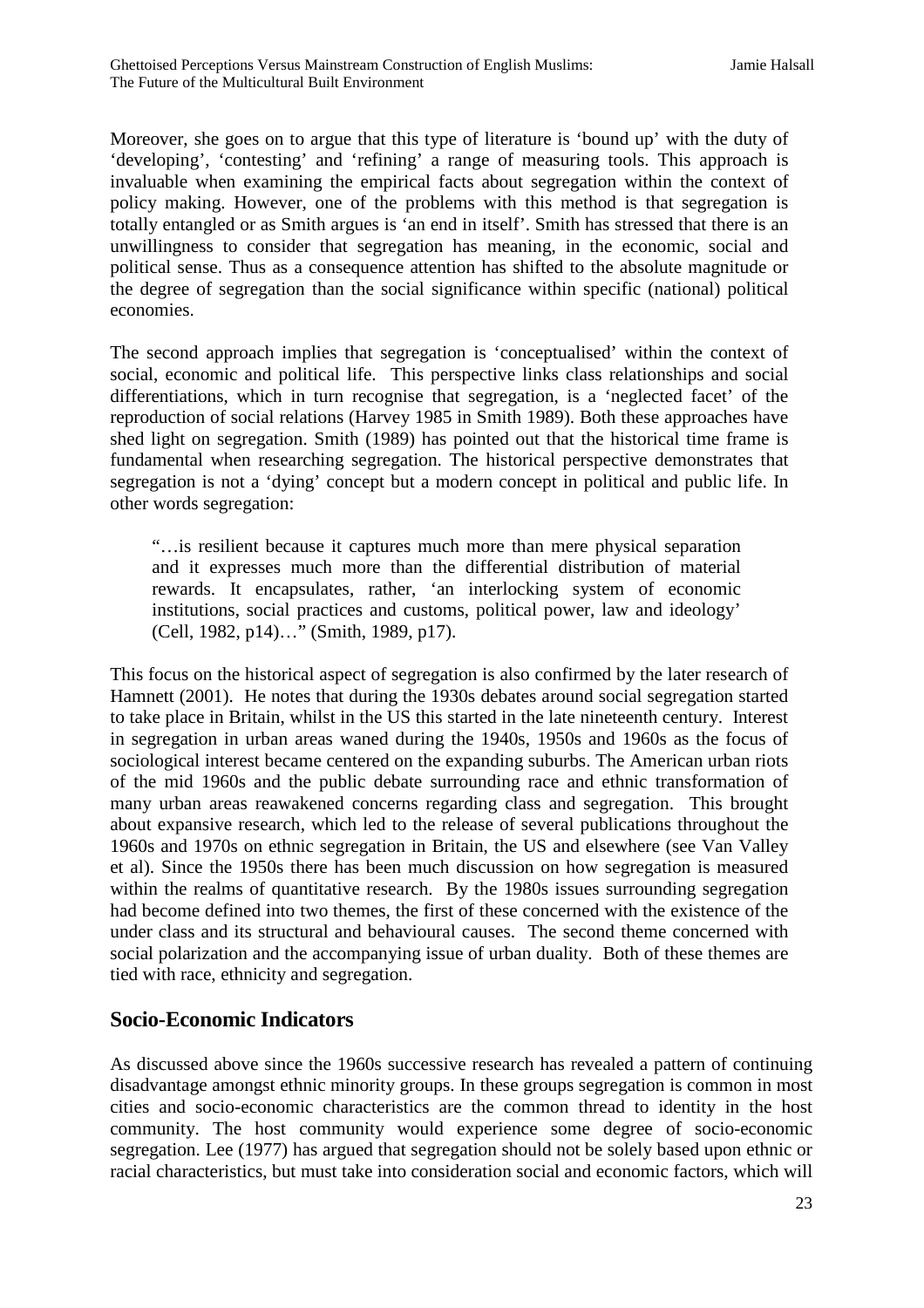explain the spatial segregation. Furthermore, Lee has pointed out that there has been relatively little comment on segregation within terms of isolating socio-economic influences. These socio-economic factors are employment, education, health and housing.

#### **Education**

Over the last couple of years there have been numerous press reports and academic research focusing on segregation in schools. Much research has focused primarily on income segregation and the introduction of the education 'quasi-market' (Burgess et al, 2005). Modood (2005, p83) has suggested that ethnic minority groups are proportionally less qualified than whites. He suggests in broad terms that the ethnic minority population can be divided into two groups when examining education: (1) Caribbeans, Pakistanis and Bangladeshis; and (2) Whites, Indians, African Asians, Chinese and Africans. The relationship between these two groups is clear because group 2 are more likely to obtain better qualifications than group 1**.** In the case of group 1 there was a high proportion, between 60% to 70%, without GCSE or equivalent qualifications. Whilst in group 2 it was 45-50%. The findings by Modood (2005) are also confirmed by Peach (2006, p143) who concluded that South Asian Muslims have the lowest education qualifications of all ethnic minority groups. 37% of Muslims have no educational qualifications compared with 29% of Sikhs, 26% of Christians and 20% of Hindus.

According to Anwar (2005) the education achievement levels of British Asians i.e. Bangladeshi and Pakistani are generally lower than that of white and some other ethnic groups. This is borne out by the statistics of 2002 GCSE results, which revealed that the percentage of British Asian GCSE candidates achieving five or more A\* - C Grades was proportionately lower than that of other candidates (White, Chinese and Indian). Anwar has argued that the 2002 statistics demonstrate a significant gap between British Asians and other ethnic minorities students. Furthermore Anwar's (2002) research has revealed some worrying issues around education, showing that Muslim children are falling behind. With all the respondents he interviewed there were no positive comments. Half of the respondents referred to the failure of the British education system to meet the needs of Muslim pupils. For example in the mainstream schools there was a lack of facilities for Muslim pupils, such as halal food, praying facilities and traditions. More serious than this, there is a dire shortage of Muslim teachers and governors, furthering the lack of understanding of Muslim Culture within the education system. British Asian children have discussed that bullying and attacks are common, they also refer to the bias in religious education and of a complete misrepresentation of Islam. This illustrates the urgent need to redress the approach to education in schools. The next socio-economic factor to be examined is employment and how opportunity and choice are linked to education.

#### **Employment**

Employment is an important aspect of ethnic minorities because it offers an explanation into their social make up. The labour market position and the employment status of ethnic minorities are a central factor when understanding the segregation issue. As Mason (2003, p69) has argued 'the resources that are derived from employment are keys to accessing a range of other desired goals and services'. In addition Mason has pointed out that in the past there have been a variety of explanations concerning ethnic minorities in the labour market.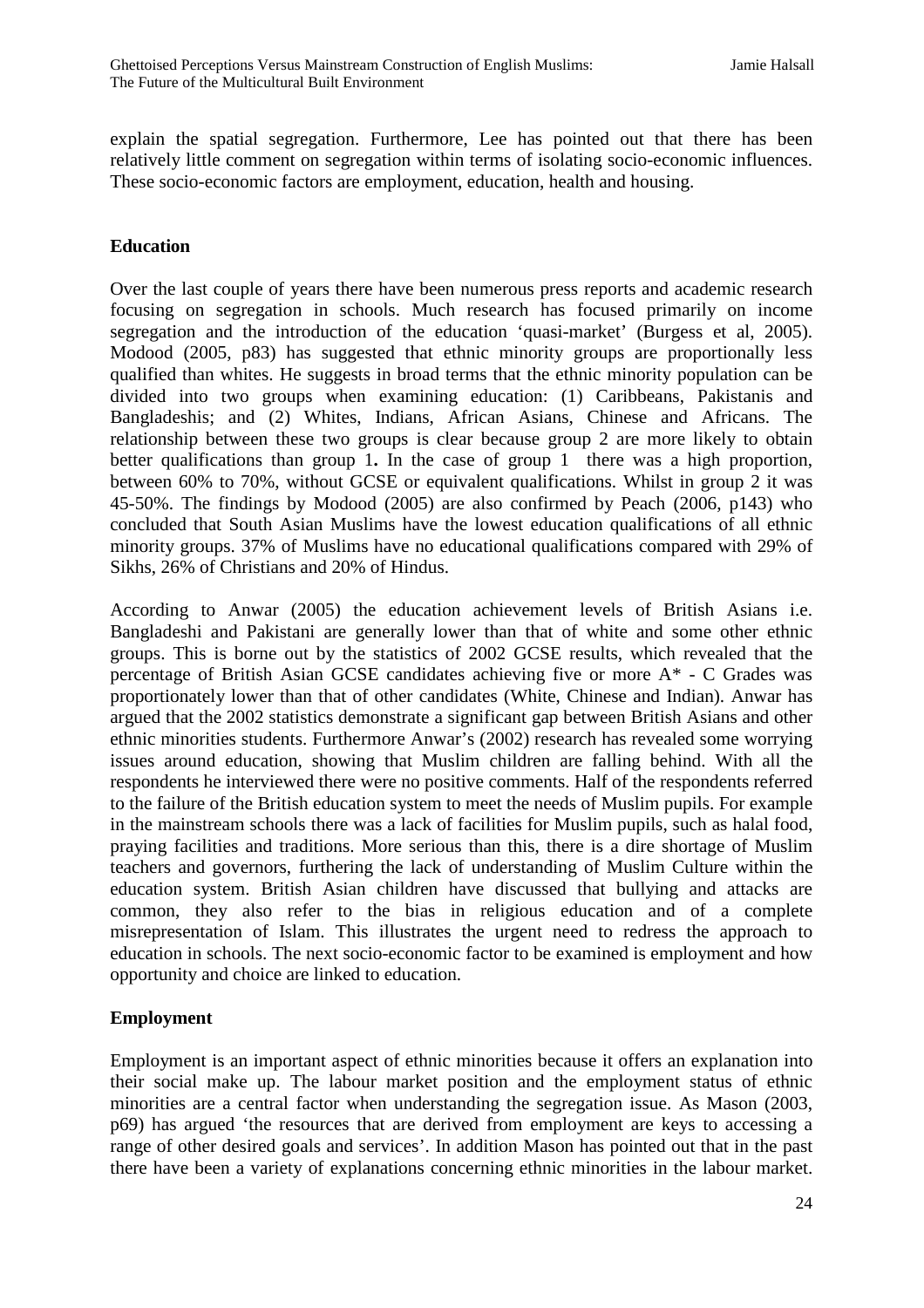The most widespread agreement is the nature of job seekers. This situation relies a great deal upon 'assimilationist assumptions that are widely encountered in explanations of migration labour'. Mason goes on to state that migration is 'associated with disadvantage with recent migrants experiencing greater labour market exclusion than those longer settled, or the second and third generations' (Mason, 2003, p69). Since the 1960s, there has been much research undertaken into employment, within the context of ethnic minorities. According to Mason, from the 1960s to the present day research has revealed a continuing disadvantage from ethnic minorities in the employment sector. On the whole ethnic minorities are over represented in semi-skilled and unskilled jobs. Further to this, Mason has noted that there has been a persistent pattern of exclusion altogether in the labour market, resulting in ethnic minorities experiencing lower participation rates and higher rates of unemployment in comparison to their white counterparts.

As stated earlier the first British Asians were granted access to employment opportunities, however these were limited, a large percentage were absorbed into the industrial sector i.e. textile mills. Historically the textile industry, in places like Bradford, Burnley and Oldham, was the common thread binding the community together. Moreover, the textile industry provided people with work in a global industry. The need for workers in the industrial sector was due to the move away from this type of work by white male workers, due to the poor working conditions, hours and lack of promotion prospects. Location of the mills was an important factor because it provided cheap housing. Most British Asians were treated poorly and the conditions were unpleasant, to quote:

"…I got my first job as a jobber, for £2.16s a week. My English wasn't good, but it was enough for the employers. They didn't want to know about your problem, they just wanted to show you how to work…The pay wasn't enough and there was nothing to achieve" (Race Today, 1983, p32).

However, over the last 20 years the amount of British Asians working in the textile industry has been halved (Anwar, 2005). The 1960s saw the mills invest in new technologies, which were operated 24 hours a day to maximise profits. As the machinery developed there was less demand for workers resulting in a huge impact on the community. Kundnani (2001) has argued that these communities were left on the 'scrap heap' and by the end of the twentieth century British Asians had lived with soaring rates of unemployment. There were major economic changes in the 1980s due to the decline in the manufacturing industry, but there was however, employment growth in the service sector. In some respect the growth in the service sector (distribution, hotels, catering and repairs) did help ethnic minority employment. The Labour Forces Surveys of 1988, 1989 and 1990 showed that a large proportion of all ethnic minority groups were employed in service sector jobs. Those of Chinese and Bangladeshi origin were more likely to work in hotels and the catering industry, whereas most Pakistani and Bangladeshi men preferred to work in the textile and footwear sector (Mason, 2003).

#### **Conclusion**

This paper has explored issues surrounding segregation, with reference to English Muslims. An insight on the historical element of English Muslims has been provided. At the centre of this it is suggested that globalisation has moulded the identity of English Muslims. It can therefore be concluded that it is impossible to classify certain sections of ethnic minority groups as they have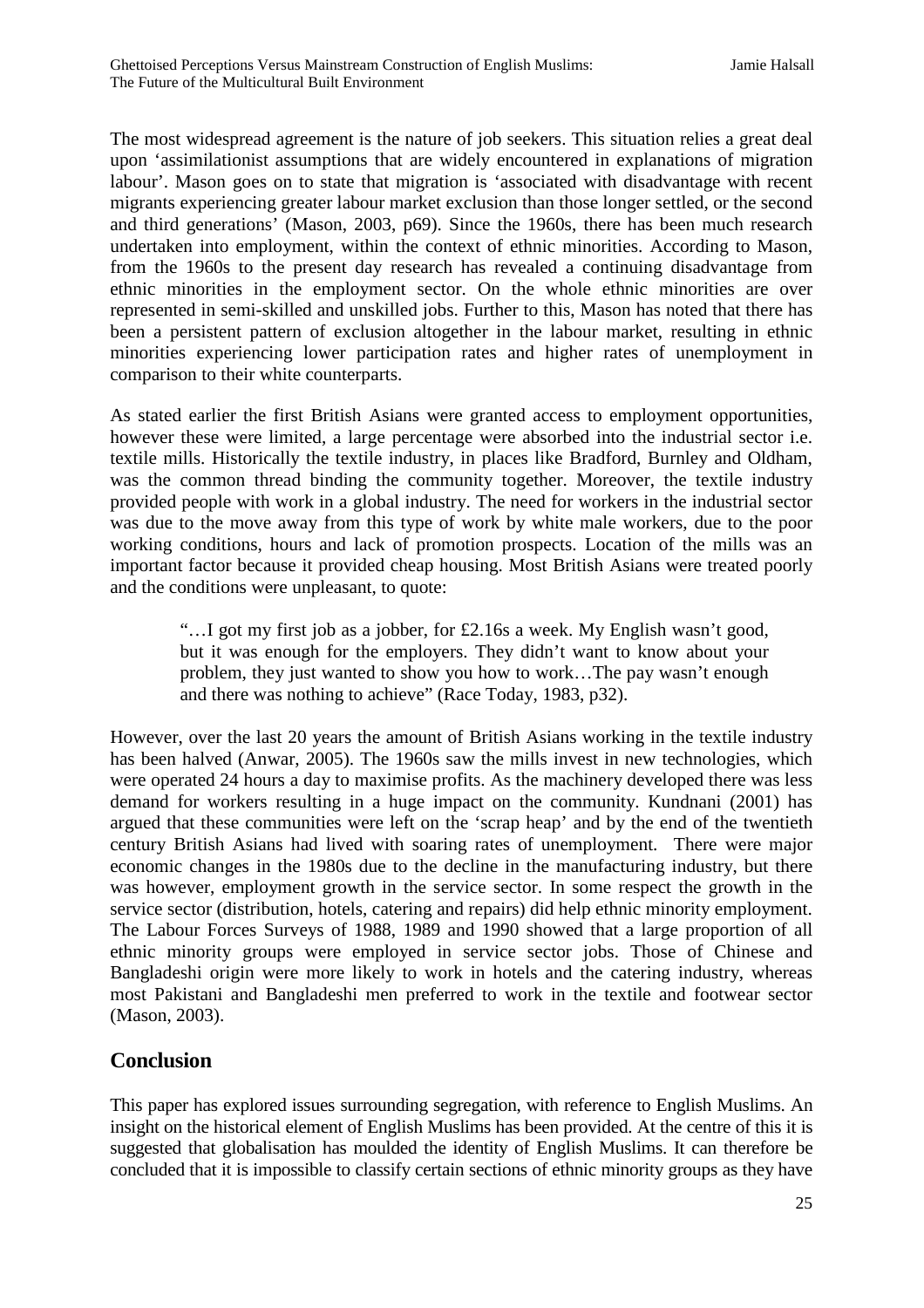their own identities. This research has revealed that the issue of identity with ethnic minority groups living in Britain is a sensitive and emotive issue and one which is complex, requiring further research. A clear, informative and constructive discussion on current theoretical debate with reference to English Muslims has been provided. It has been found that there is no clear academic agreement on the issues surrounding segregation and thus it could be said to be in a state of flux leaving the debate open for further inquiry. However, issues discussed in this paper have shown that historical and political events are signifiers on the causes of segregation.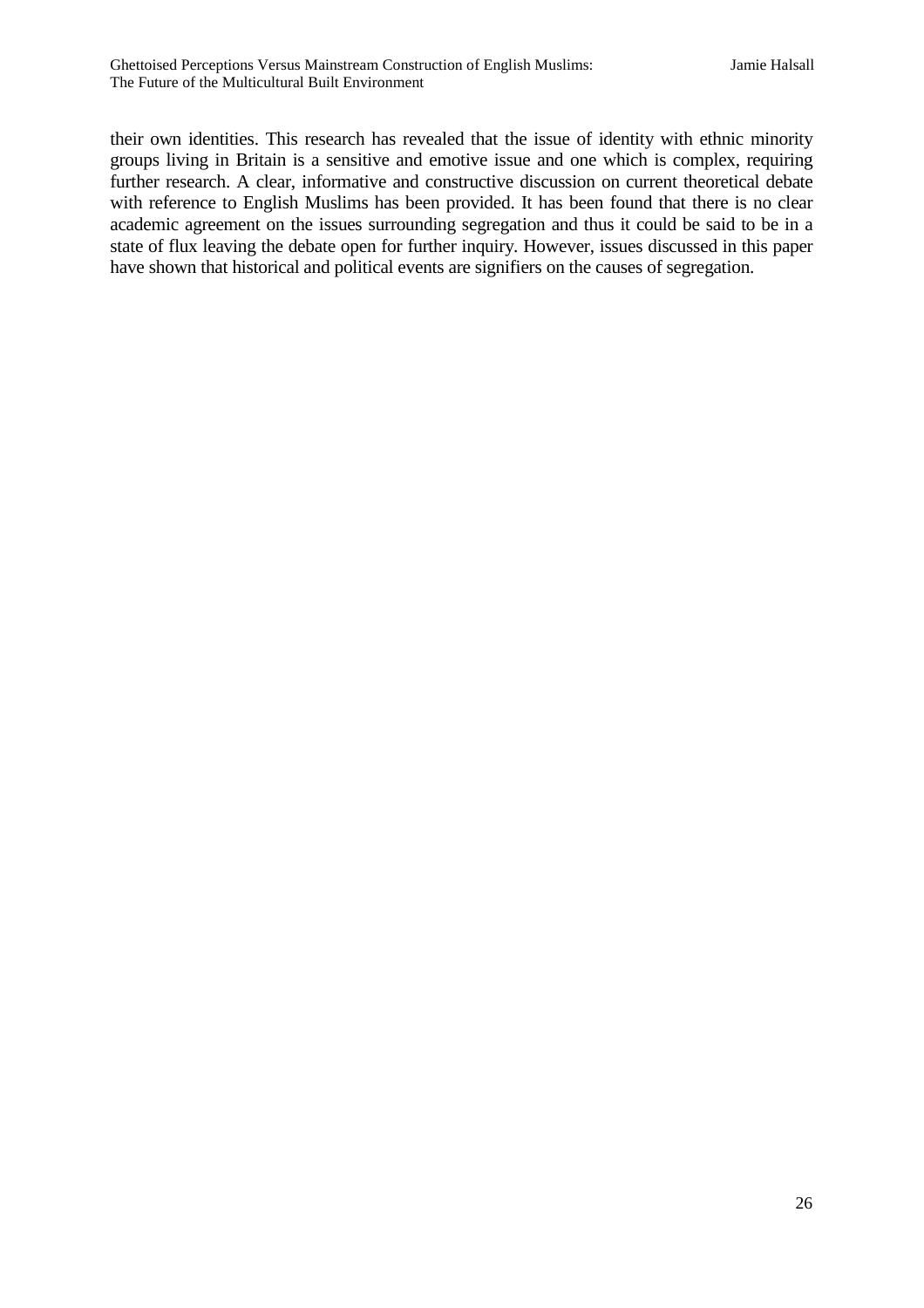#### **Note**

 $<sup>1</sup>$  All the source material, which this paper has drawn from, uses the terms 'Asian', 'Ethnic'</sup> Minorities', 'Ethnic Minority Groups' and 'South Asian Muslims'. This paper will use the term 'British Asian' in the context of 'English Muslim'.

#### **References**

Amin, A. (2002) 'Ethnicity and the Multicultural Living with Diversity' *Environment and Planning A.* Vol 34, pp959-980.

Anwar, M. (2005) 'Issues, Policy and Practice' in Abbas, T. (ed) *Muslim Britain: Communities Under Pressure.* London, Zed Books, pp31-46.

Anwar, M. (1979) *The Myth of Return: Pakistanis in Britain.* London, Heinemann.

Boal, F., W. (2001) *Urban Ethnic Segregation and the Scenarios Spectrum.* Conference Paper, Lincoln Institute of Land Policy.

Boal, F., W. (1975) 'Social Space in the Belfast Urban Area' in Peach, C. (ed) *Urban Social Segregation.* London, Longman, pp245-265.

Burgess, E., W. (2002) 'The Growth of the City' In Bridge, G., and Watson, S. (eds) *The Blackwell City Reader.* Oxford, Blackwell, pp244-250.

Burgess, S., Wilson, D., and Lupton, R. (2005) 'Parallel Lives? Ethnic Segregation in Schools and Nieghbourhoods' *Urban Studies.* Vol 42(7), pp1027-1056.

Cell, J., W. (1982) *The Highest Stage of White Supremacy.* Cambridge, Cambridge University Press.

Connerly, C. (2005) *The Most Segregated City in America: City Planning and Civil Rights in Birmingham, 1920-1980.* Charlottesville, University of Virginia Press.

Dahya, B. (1974) 'The Nature of Pakistani Ethnicity in Industrial Cities in Britain' In Abner, C. (ed) *Urban Ethnicity.* London, Tavisock Publications, pp77-118.

Duncan, O., D., and Duncan, B. (1955) 'A Methodological Analysis of Segregation Indexes' *American Sociological Review.* Vol 20, pp210-217.

Hamnett, C. (2001) 'Social Segregation and Social Polarization' In Paddison, R. (ed) *Handbook of Urban Studies.* London, Sage, pp162-176.

Harvey, D. (1985) *Consciousness and the Urban Experience.* Oxford, Basil Blackwell.

Held, D., McGrew, A., Goldblatt, D., and Perraton, J. (1999) *Global Transformations: Politics, Economics and Culture.* Cambridge, Polity Press.

Hinnells, J., R. (2000) 'Part One: South Asian in Britain-Introduction' in Coward, H., G. (ed) *The South Asain Religious Dispora in Britain, Canada and United States.* New York, New York Press, pp75-88.

Hirsch, A., R. (1985) *Making of the Second Ghetto: Race and Housing in Chicago: 1940- 1960.* Cambridge, Cambridge University Press.

HMSO, (1973) *Britain 1973: An Official Handbook.* London, Her Majesty's Stationery Office.

Home Offairs Selected Committee. (1986) *Bangladeshis in Britain.* London, Her Majesty's Stationery Office.

Kaplan, D., and Woodhouse, K. (2004) 'Research in Ethnic Segregation 1: Causal Factors' *Urban Geography.* Vol 25(6), pp579-585.

Lee, T, R. (1977) *Race and Residence: The Concentration and Dispersal of Immigrants in London.* Oxford, Clarendon Press.